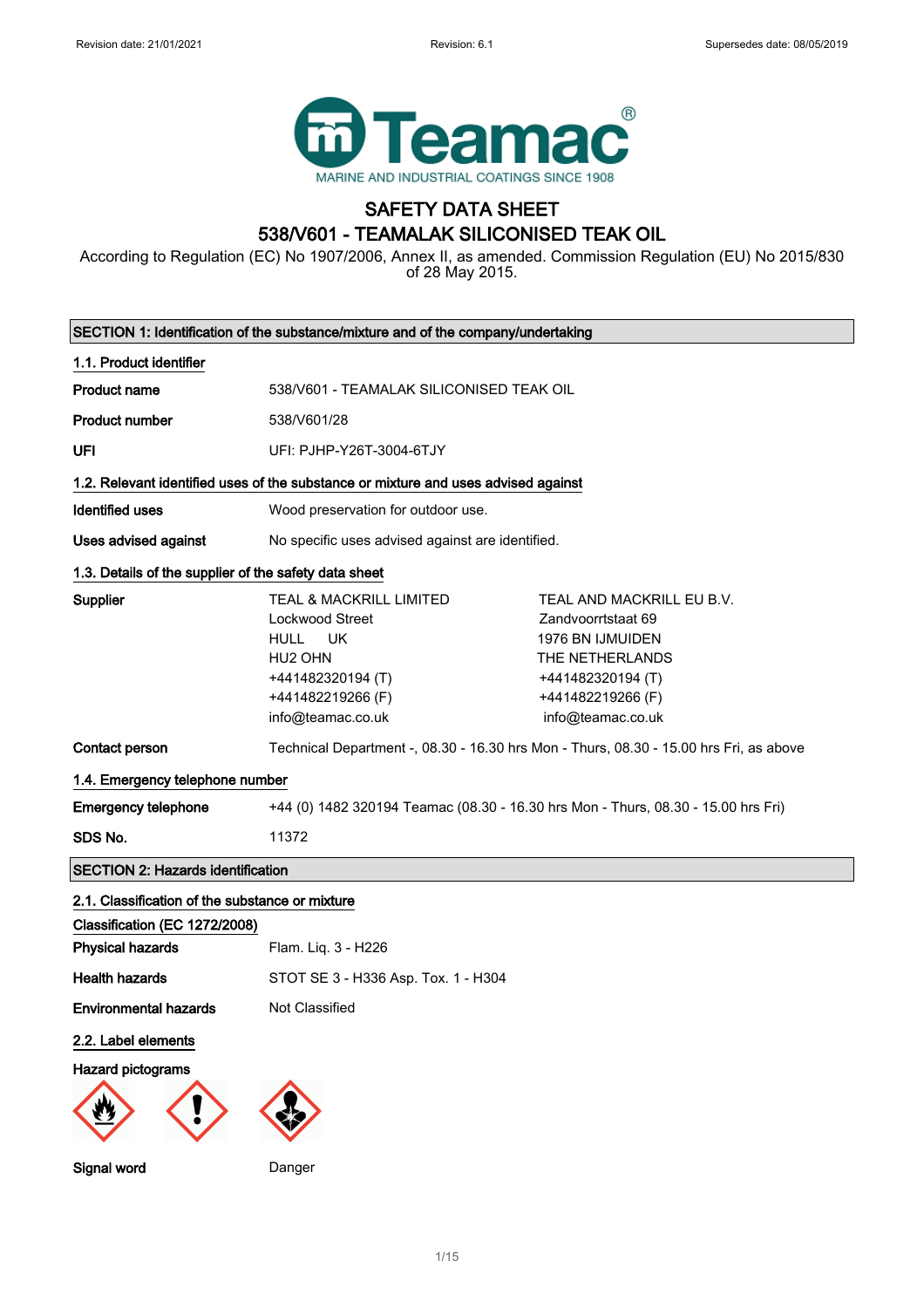| <b>Hazard statements</b>                  | H226 Flammable liquid and vapour.<br>H336 May cause drowsiness or dizziness.<br>H304 May be fatal if swallowed and enters airways.                                                                                                                                                                                                                                                                                                                                                                                                                                                                                                                                                                                                                                                                                                                                          |
|-------------------------------------------|-----------------------------------------------------------------------------------------------------------------------------------------------------------------------------------------------------------------------------------------------------------------------------------------------------------------------------------------------------------------------------------------------------------------------------------------------------------------------------------------------------------------------------------------------------------------------------------------------------------------------------------------------------------------------------------------------------------------------------------------------------------------------------------------------------------------------------------------------------------------------------|
| <b>Precautionary statements</b>           | P101 If medical advice is needed, have product container or label at hand.<br>P102 Keep out of reach of children.<br>P210 Keep away from heat, hot surfaces, sparks, open flames and other ignition sources. No<br>smoking.<br>P261 Avoid breathing vapour/ spray.<br>P280 Wear protective clothing.<br>P273 Avoid release to the environment.<br>P280 Wear protective gloves/ protective clothing/ eye protection/ face protection.<br>P303+P361+P353 IF ON SKIN (or hair): Take off immediately all contaminated clothing.<br>Rinse skin with water or shower.<br>P305+P351+P338 IF IN EYES: Rinse cautiously with water for several minutes. Remove<br>contact lenses, if present and easy to do. Continue rinsing.<br>P301+P310 IF SWALLOWED: Immediately call a POISON CENTER/ doctor.<br>P501 Dispose of contents/ container in accordance with national regulations. |
| Supplemental label<br>information         | EUH066 Repeated exposure may cause skin dryness or cracking.                                                                                                                                                                                                                                                                                                                                                                                                                                                                                                                                                                                                                                                                                                                                                                                                                |
| Contains                                  | HYDROCARBONS, C9-C11, <2% AROMATICS                                                                                                                                                                                                                                                                                                                                                                                                                                                                                                                                                                                                                                                                                                                                                                                                                                         |
| Supplementary precautionary<br>statements | P304+P340 IF INHALED: Remove person to fresh air and keep comfortable for breathing.<br>P370+P378 In case of fire: Use foam, carbon dioxide, dry powder or water fog to extinguish.<br>P403+P235 Store in a well-ventilated place. Keep cool.                                                                                                                                                                                                                                                                                                                                                                                                                                                                                                                                                                                                                               |

#### 2.3. Other hazards

This substance is not classified as PBT or vPvB according to current EU criteria.

| <b>SECTION 3: Composition/information on ingredients</b> |                      |                                                                                       |  |
|----------------------------------------------------------|----------------------|---------------------------------------------------------------------------------------|--|
| 3.2. Mixtures                                            |                      |                                                                                       |  |
| HYDROCARBONS, C9-C11, <2% AROMATICS                      |                      | 30-60%                                                                                |  |
| $CAS$ number: $-$                                        | EC number: 919-857-5 | REACH registration number: 01-<br>2119463258-33-XXXX                                  |  |
| Classification                                           |                      | Classification (67/548/EEC or 1999/45/EC)                                             |  |
| Flam. Liq. 3 - H226                                      |                      | Xn; R65. R10, R66, R67.                                                               |  |
| STOT SE 3 - H336                                         |                      |                                                                                       |  |
| Asp. Tox. 1 - H304                                       |                      |                                                                                       |  |
|                                                          |                      |                                                                                       |  |
|                                                          |                      |                                                                                       |  |
| NEODECANOATE ACID, COBALT SALT<br>CAS number: 27253-31-2 | EC number: 248-373-0 | $1\%$                                                                                 |  |
| Classification                                           |                      |                                                                                       |  |
| Acute Tox. 4 - H302                                      |                      | Classification (67/548/EEC or 1999/45/EC)<br>Xn;R22. Repr. Cat. 3;R62. N;R51/53. R43. |  |
| Acute Tox. 4 - H332                                      |                      |                                                                                       |  |
| Skin Sens. 1 - H317                                      |                      |                                                                                       |  |
| Repr. 2 - H361f                                          |                      |                                                                                       |  |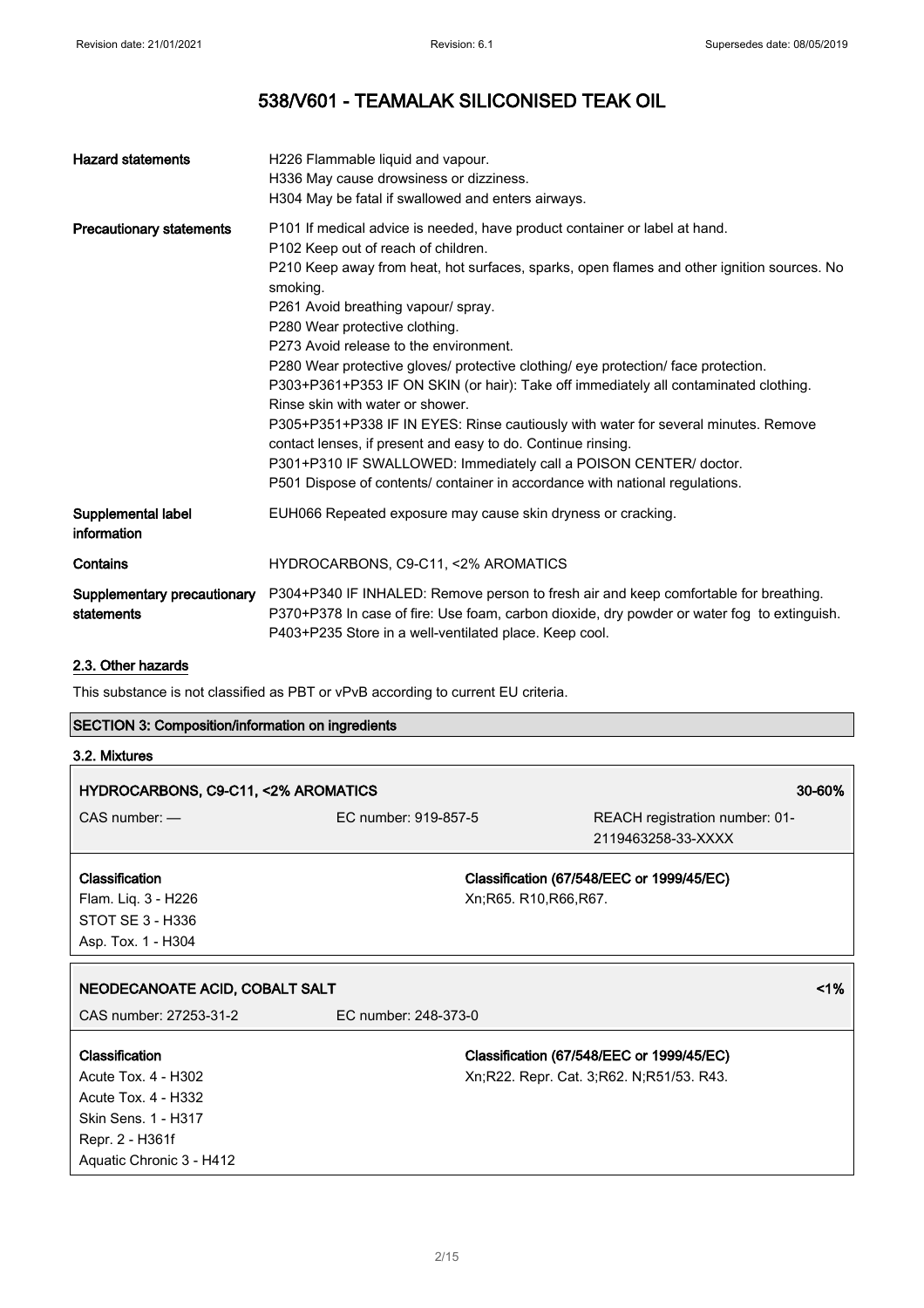| PHTHALIC ANHYDRIDE                        |                                                                                                                                                                                            | 1%                                                                                                                                                                                             |
|-------------------------------------------|--------------------------------------------------------------------------------------------------------------------------------------------------------------------------------------------|------------------------------------------------------------------------------------------------------------------------------------------------------------------------------------------------|
| CAS number: 85-44-9                       | EC number: 201-607-5                                                                                                                                                                       | REACH registration number: 01-<br>2119457017-41-0000                                                                                                                                           |
| Classification                            | Classification (67/548/EEC or 1999/45/EC)                                                                                                                                                  |                                                                                                                                                                                                |
| Acute Tox. 4 - H302                       |                                                                                                                                                                                            | Xn;R22 R42/43 Xi;R37/38,R41                                                                                                                                                                    |
| Skin Irrit. 2 - H315<br>Eye Dam. 1 - H318 |                                                                                                                                                                                            |                                                                                                                                                                                                |
| Resp. Sens. 1 - H334                      |                                                                                                                                                                                            |                                                                                                                                                                                                |
| Skin Sens. 1 - H317                       |                                                                                                                                                                                            |                                                                                                                                                                                                |
| STOT SE 3 - H335                          |                                                                                                                                                                                            |                                                                                                                                                                                                |
| Dipropylene Glycol Methyl Ether           |                                                                                                                                                                                            | 1%                                                                                                                                                                                             |
| CAS number: 34590-94-8                    | EC number: 252-104-2                                                                                                                                                                       | REACH registration number: 01-                                                                                                                                                                 |
|                                           |                                                                                                                                                                                            | 2119450011-60-XXXX                                                                                                                                                                             |
| Classification<br>Not Classified          | Classification (67/548/EEC or 1999/45/EC)                                                                                                                                                  |                                                                                                                                                                                                |
|                                           | The Full Text for all R-Phrases and Hazard Statements are Displayed in Section 16.                                                                                                         |                                                                                                                                                                                                |
| <b>Composition comments</b>               | The product contains organic solvents.                                                                                                                                                     |                                                                                                                                                                                                |
| <b>SECTION 4: First aid measures</b>      |                                                                                                                                                                                            |                                                                                                                                                                                                |
| 4.1. Description of first aid measures    |                                                                                                                                                                                            |                                                                                                                                                                                                |
| <b>General information</b>                |                                                                                                                                                                                            | Get medical attention immediately. Show this Safety Data Sheet to the medical personnel.                                                                                                       |
| Inhalation                                | Remove affected person from source of contamination. Move affected person to fresh air and<br>keep warm and at rest in a position comfortable for breathing. Maintain an open airway.      |                                                                                                                                                                                                |
|                                           |                                                                                                                                                                                            | Loosen tight clothing such as collar, tie or belt. When breathing is difficult, properly trained                                                                                               |
|                                           |                                                                                                                                                                                            | personnel may assist affected person by administering oxygen. Place unconscious person on                                                                                                      |
|                                           | their side in the recovery position and ensure breathing can take place.                                                                                                                   |                                                                                                                                                                                                |
| Ingestion                                 | Rinse mouth thoroughly with water. Remove any dentures. Give a few small glasses of water<br>or milk to drink. Stop if the affected person feels sick as vomiting may be dangerous. Do not |                                                                                                                                                                                                |
|                                           |                                                                                                                                                                                            | induce vomiting unless under the direction of medical personnel. If vomiting occurs, the head<br>should be kept low so that vomit does not enter the lungs. Never give anything by mouth to an |
|                                           |                                                                                                                                                                                            | unconscious person. Move affected person to fresh air and keep warm and at rest in a                                                                                                           |
|                                           |                                                                                                                                                                                            | position comfortable for breathing. Place unconscious person on their side in the recovery                                                                                                     |
|                                           | such as collar, tie or belt.                                                                                                                                                               | position and ensure breathing can take place. Maintain an open airway. Loosen tight clothing                                                                                                   |
| Skin contact                              | Rinse with water.                                                                                                                                                                          |                                                                                                                                                                                                |
| Eye contact                               | apart. Continue to rinse for at least 10 minutes.                                                                                                                                          | Rinse immediately with plenty of water. Remove any contact lenses and open eyelids wide                                                                                                        |
| Protection of first aiders                |                                                                                                                                                                                            | First aid personnel should wear appropriate protective equipment during any rescue.                                                                                                            |
|                                           | 4.2. Most important symptoms and effects, both acute and delayed                                                                                                                           |                                                                                                                                                                                                |
| <b>General information</b>                | described will vary dependent on the concentration and the length of exposure.                                                                                                             | See Section 11 for additional information on health hazards. The severity of the symptoms                                                                                                      |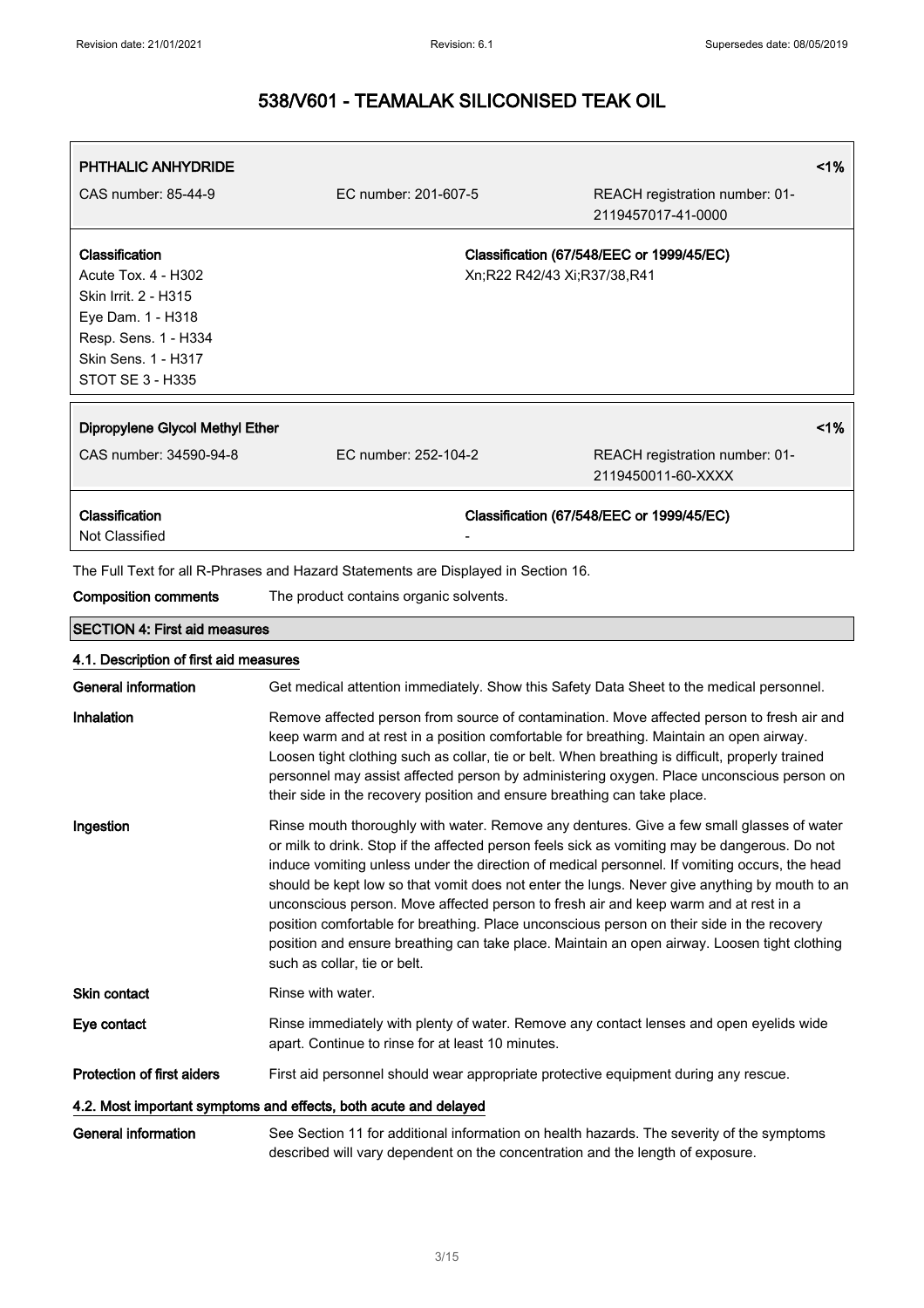| Inhalation                                                 | Prolonged inhalation of high concentrations may damage respiratory system. During<br>application and drying, solvent vapours will be emitted. Vapours in high concentrations are<br>narcotic.                                                                                                                                                                                |  |
|------------------------------------------------------------|------------------------------------------------------------------------------------------------------------------------------------------------------------------------------------------------------------------------------------------------------------------------------------------------------------------------------------------------------------------------------|--|
| Ingestion                                                  | Gastrointestinal symptoms, including upset stomach. Fumes from the stomach contents may<br>be inhaled, resulting in the same symptoms as inhalation.                                                                                                                                                                                                                         |  |
| Skin contact                                               | Prolonged contact may cause dryness of the skin. Discoloration of the skin.                                                                                                                                                                                                                                                                                                  |  |
| Eye contact                                                | May cause temporary eye irritation.                                                                                                                                                                                                                                                                                                                                          |  |
|                                                            | 4.3. Indication of any immediate medical attention and special treatment needed                                                                                                                                                                                                                                                                                              |  |
| Notes for the doctor                                       | Treat symptomatically.                                                                                                                                                                                                                                                                                                                                                       |  |
| <b>SECTION 5: Firefighting measures</b>                    |                                                                                                                                                                                                                                                                                                                                                                              |  |
| 5.1. Extinguishing media                                   |                                                                                                                                                                                                                                                                                                                                                                              |  |
| Suitable extinguishing media                               | Extinguish with alcohol-resistant foam, carbon dioxide, dry powder or water fog. Use fire-<br>extinguishing media suitable for the surrounding fire.                                                                                                                                                                                                                         |  |
| Unsuitable extinguishing<br>media                          | Do not use water jet as an extinguisher, as this will spread the fire.                                                                                                                                                                                                                                                                                                       |  |
| 5.2. Special hazards arising from the substance or mixture |                                                                                                                                                                                                                                                                                                                                                                              |  |
| Specific hazards                                           | FLAMMABLE. Solvent vapours may form explosive mixtures with air. Containers can burst<br>violently or explode when heated, due to excessive pressure build-up.                                                                                                                                                                                                               |  |
| <b>Hazardous combustion</b><br>products                    | Thermal decomposition or combustion products may include the following substances:<br>Harmful gases or vapours.                                                                                                                                                                                                                                                              |  |
| 5.3. Advice for firefighters                               |                                                                                                                                                                                                                                                                                                                                                                              |  |
| Protective actions during<br>firefighting                  | Avoid breathing fire gases or vapours. Evacuate area. Cool containers exposed to heat with<br>water spray and remove them from the fire area if it can be done without risk. Cool containers<br>exposed to flames with water until well after the fire is out. If a leak or spill has not ignited, use<br>water spray to disperse vapours and protect men stopping the leak. |  |
| Special protective equipment<br>for firefighters           | Wear positive-pressure self-contained breathing apparatus (SCBA) and appropriate protective<br>clothing. Firefighter's clothing conforming to European standard EN469 (including helmets,<br>protective boots and gloves) will provide a basic level of protection for chemical incidents.                                                                                   |  |
| <b>SECTION 6: Accidental release measures</b>              |                                                                                                                                                                                                                                                                                                                                                                              |  |

6.1. Personal precautions, protective equipment and emergency procedures

Personal precautions No action shall be taken without appropriate training or involving any personal risk. Keep unnecessary and unprotected personnel away from the spillage. Wear protective clothing as described in Section 8 of this safety data sheet. Follow precautions for safe handling described in this safety data sheet. Wash thoroughly after dealing with a spillage. Ensure procedures and training for emergency decontamination and disposal are in place. Do not touch or walk into spilled material. Provide adequate ventilation.

#### 6.2. Environmental precautions

Environmental precautions Avoid discharge into drains or watercourses or onto the ground.

6.3. Methods and material for containment and cleaning up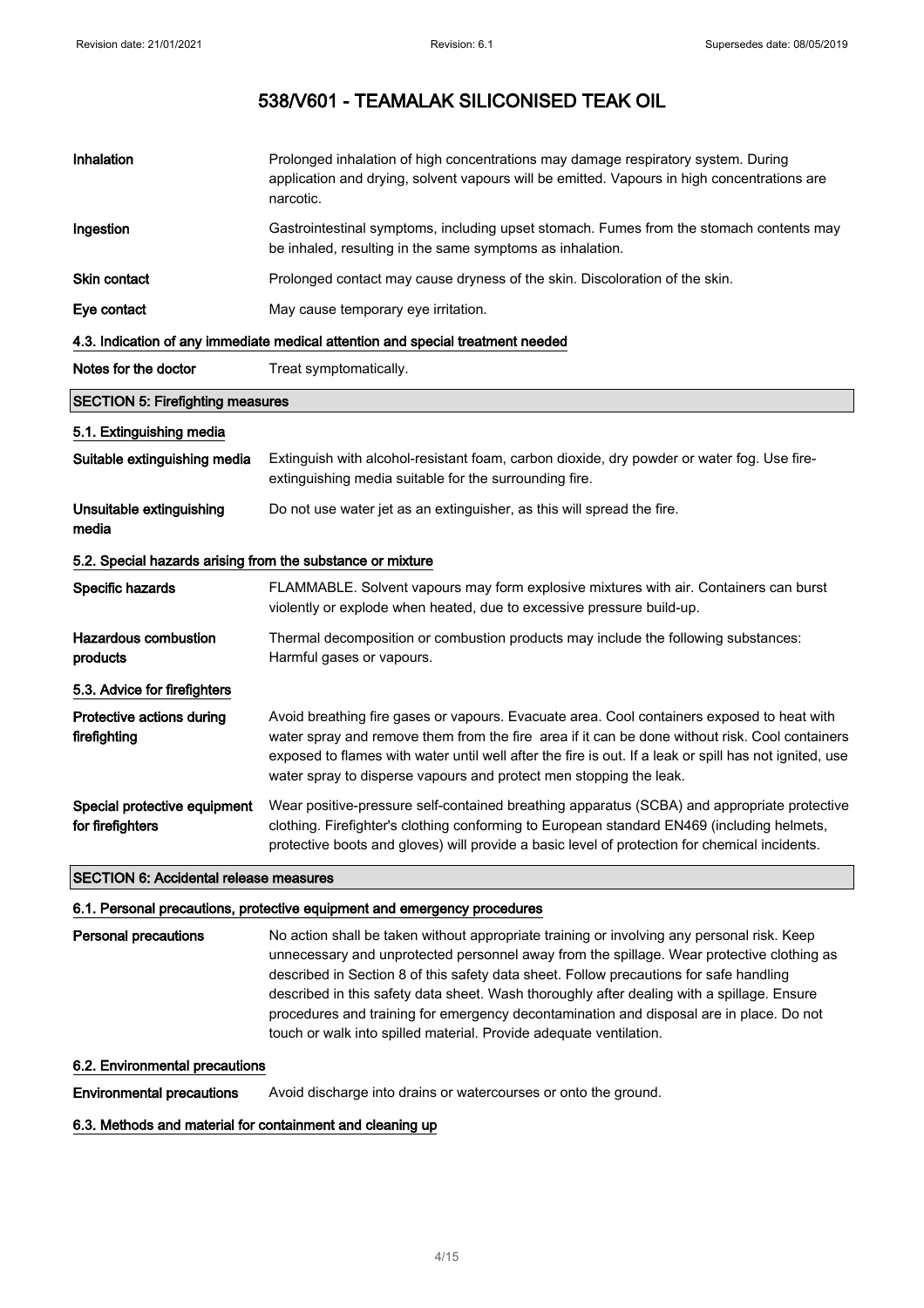| Methods for cleaning up                                 | Wear protective clothing as described in Section 8 of this safety data sheet. Clear up spills<br>immediately and dispose of waste safely. Small Spillages: Collect spillage. Large Spillages:<br>Absorb spillage with non-combustible, absorbent material. The contaminated absorbent may<br>pose the same hazard as the spilled material. Collect and place in suitable waste disposal<br>containers and seal securely. Label the containers containing waste and contaminated<br>materials and remove from the area as soon as possible. Flush contaminated area with plenty<br>of water. Wash thoroughly after dealing with a spillage. For waste disposal, see Section 13.  |
|---------------------------------------------------------|---------------------------------------------------------------------------------------------------------------------------------------------------------------------------------------------------------------------------------------------------------------------------------------------------------------------------------------------------------------------------------------------------------------------------------------------------------------------------------------------------------------------------------------------------------------------------------------------------------------------------------------------------------------------------------|
| 6.4. Reference to other sections                        |                                                                                                                                                                                                                                                                                                                                                                                                                                                                                                                                                                                                                                                                                 |
| Reference to other sections                             | For personal protection, see Section 8. See Section 11 for additional information on health<br>hazards. See Section 12 for additional information on ecological hazards. For waste disposal,<br>see Section 13.                                                                                                                                                                                                                                                                                                                                                                                                                                                                 |
| <b>SECTION 7: Handling and storage</b>                  |                                                                                                                                                                                                                                                                                                                                                                                                                                                                                                                                                                                                                                                                                 |
| 7.1. Precautions for safe handling                      |                                                                                                                                                                                                                                                                                                                                                                                                                                                                                                                                                                                                                                                                                 |
| <b>Usage precautions</b>                                | Read and follow manufacturer's recommendations. Wear protective clothing as described in<br>Section 8 of this safety data sheet. Keep away from food, drink and animal feeding stuffs.<br>Handle all packages and containers carefully to minimise spills. Keep container tightly sealed<br>when not in use. Avoid the formation of mists. Do not handle until all safety precautions have<br>been read and understood. Do not handle broken packages without protective equipment.                                                                                                                                                                                             |
| Advice on general<br>occupational hygiene               | Wash promptly if skin becomes contaminated. Take off contaminated clothing. Wash<br>contaminated clothing before reuse. Do not eat, drink or smoke when using this product.<br>Wash at the end of each work shift and before eating, smoking and using the toilet. Change<br>work clothing daily before leaving workplace.                                                                                                                                                                                                                                                                                                                                                      |
|                                                         | 7.2. Conditions for safe storage, including any incompatibilities                                                                                                                                                                                                                                                                                                                                                                                                                                                                                                                                                                                                               |
| <b>Storage precautions</b>                              | Store away from incompatible materials (see Section 10). Keep only in the original container.<br>Keep container tightly closed, in a cool, well ventilated place. Keep containers upright. Protect<br>containers from damage. Bund storage facilities to prevent soil and water pollution in the<br>event of spillage. The storage area floor should be leak-tight, jointless and not absorbent.                                                                                                                                                                                                                                                                                |
| Storage class                                           | Flammable liquid storage. The storage and use of this product is subject to the Dangerous<br>Substances and Explosive Atmospheres Regulations (DSEAR). The requirements are given<br>in the HSE Approved Code of Practice and Guidance, Storage of Dangerous Substances:<br>DSEAR. Up to 250 litres of liquids with a flashpoint above 32C but below 55C may be kept in<br>a workroom provided they are kept in closed containers in a marked, fire-resisting cupboard or<br>bin. Larger quantities must be kept in a separate, marked storeroom conforming to the<br>structural requirements contained in the HSE guidance note Storage of Flammable Liquids in<br>Containers. |
| 7.3. Specific end use(s)                                |                                                                                                                                                                                                                                                                                                                                                                                                                                                                                                                                                                                                                                                                                 |
| Specific end use(s)                                     | The identified uses for this product are detailed in Section 1.2.                                                                                                                                                                                                                                                                                                                                                                                                                                                                                                                                                                                                               |
| <b>Usage description</b>                                | Collect and place in suitable waste disposal containers and seal securely. Label the<br>containers containing waste and contaminated materials and remove from the area as soon<br>as possible.                                                                                                                                                                                                                                                                                                                                                                                                                                                                                 |
| <b>SECTION 8: Exposure controls/Personal protection</b> |                                                                                                                                                                                                                                                                                                                                                                                                                                                                                                                                                                                                                                                                                 |
| 8.1. Control parameters                                 |                                                                                                                                                                                                                                                                                                                                                                                                                                                                                                                                                                                                                                                                                 |
| Occupational exposure limits                            |                                                                                                                                                                                                                                                                                                                                                                                                                                                                                                                                                                                                                                                                                 |
| NEODECANOATE ACID, COBALT SALT                          |                                                                                                                                                                                                                                                                                                                                                                                                                                                                                                                                                                                                                                                                                 |

Long-term exposure limit (8-hour TWA): WEL 0.1 mg/m<sup>3</sup>

### PHTHALIC ANHYDRIDE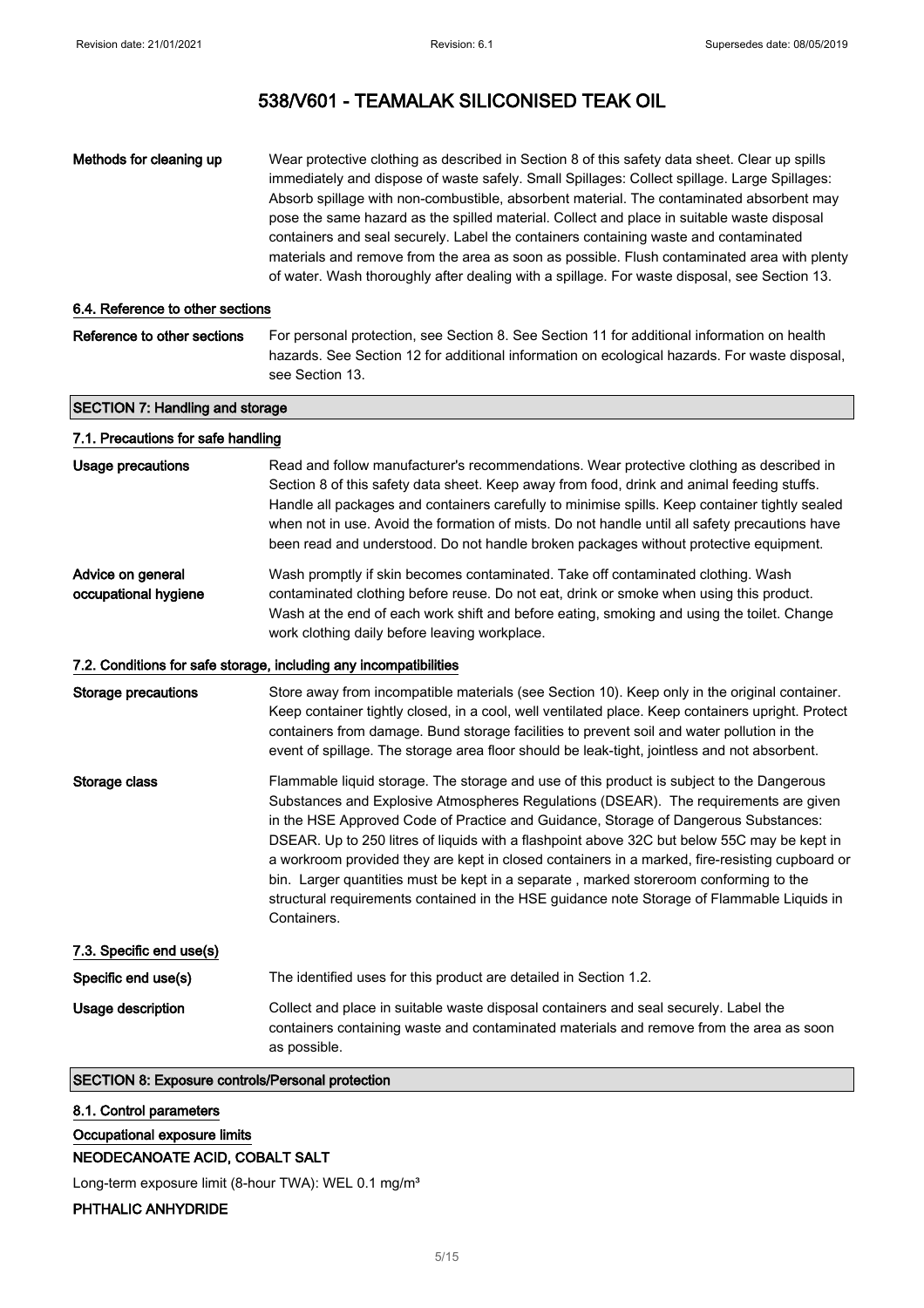Long-term exposure limit (8-hour TWA): WEL 4 mg/m3(Sen) Short-term exposure limit (15-minute): WEL 12 mg/m3(Sen)

#### Dipropylene Glycol Methyl Ether

Long-term exposure limit (8-hour TWA): WEL 50 ppm 308 mg/m<sup>3</sup> Sk WEL = Workplace Exposure Limit.

Sk = Can be absorbed through skin.

#### HYDROCARBONS, C9-C11, <2% AROMATICS

| <b>DNEL</b> | Industry - Inhalation; Long term systemic effects: 1500 mg/m <sup>3</sup><br>Consumer - Oral; Long term systemic effects: 300 mg/kg/day<br>Consumer - Dermal; Long term systemic effects: 300 mg/kg/day<br>Industry - Dermal; Long term systemic effects: 300 mg/kg/day<br>Consumer - Inhalation; Long term systemic effects: 900 mg/m <sup>3</sup> |
|-------------|-----------------------------------------------------------------------------------------------------------------------------------------------------------------------------------------------------------------------------------------------------------------------------------------------------------------------------------------------------|
| <b>PNEC</b> | No PNEC available. Substance is a hydrocarbon UVCB. Standard tests for this<br>endpoint are intended for single substances and are not appropriate for the risk<br>assessment of this complex substance.                                                                                                                                            |
|             | NEODECANOATE ACID, COBALT SALT (CAS: 27253-31-2)                                                                                                                                                                                                                                                                                                    |
| <b>DNEL</b> | Workers - Inhalation; Long term local effects: 0.2732 mg/m <sup>3</sup><br>General population - Inhalation; Long term local effects: 0.043 mg/m <sup>3</sup><br>General population - Oral; Long term systemic effects: 0.0649 mg/kg/day                                                                                                             |
| <b>PNEC</b> | - Fresh water; 0.003 Co mg/l<br>- marine water; 0.00236 Co mg/l<br>- STP; 0.37 Co mg/l<br>- Sediment (Freshwater); 9.5 Co mg/kg/day<br>- Sediment (Marinewater); 9.5 Cp mg/kg/day<br>- Soil; 10.9 Co mg/kg/day<br>Dipropylene Glycol Methyl Ether (CAS: 34590-94-8)                                                                                 |
| <b>DNEL</b> | Industry - Dermal; Long term : 65 mg/kg/day<br>Industry - Inhalation; Long term : 310 mg/m <sup>3</sup><br>Consumer - Dermal; Long term : 15 mg/kg/day<br>Consumer - Inhalation; Long term : 37.2 mg/m <sup>3</sup><br>Consumer - Oral; Long term : 1.67 mg/kg/day                                                                                  |
| <b>PNEC</b> | Fresh water; 19 mg/l<br>marine water; 1.9 mg/l<br>STP; 4168 mg/l<br>Sediment (Freshwater); 70.2 mg/kg<br>Sediment (Marinewater); 7.02 mg/kg<br>Soil; 2.74 mg/kg<br>Intermittent release; 19 mg/l                                                                                                                                                    |

#### 8.2. Exposure controls

#### Protective equipment

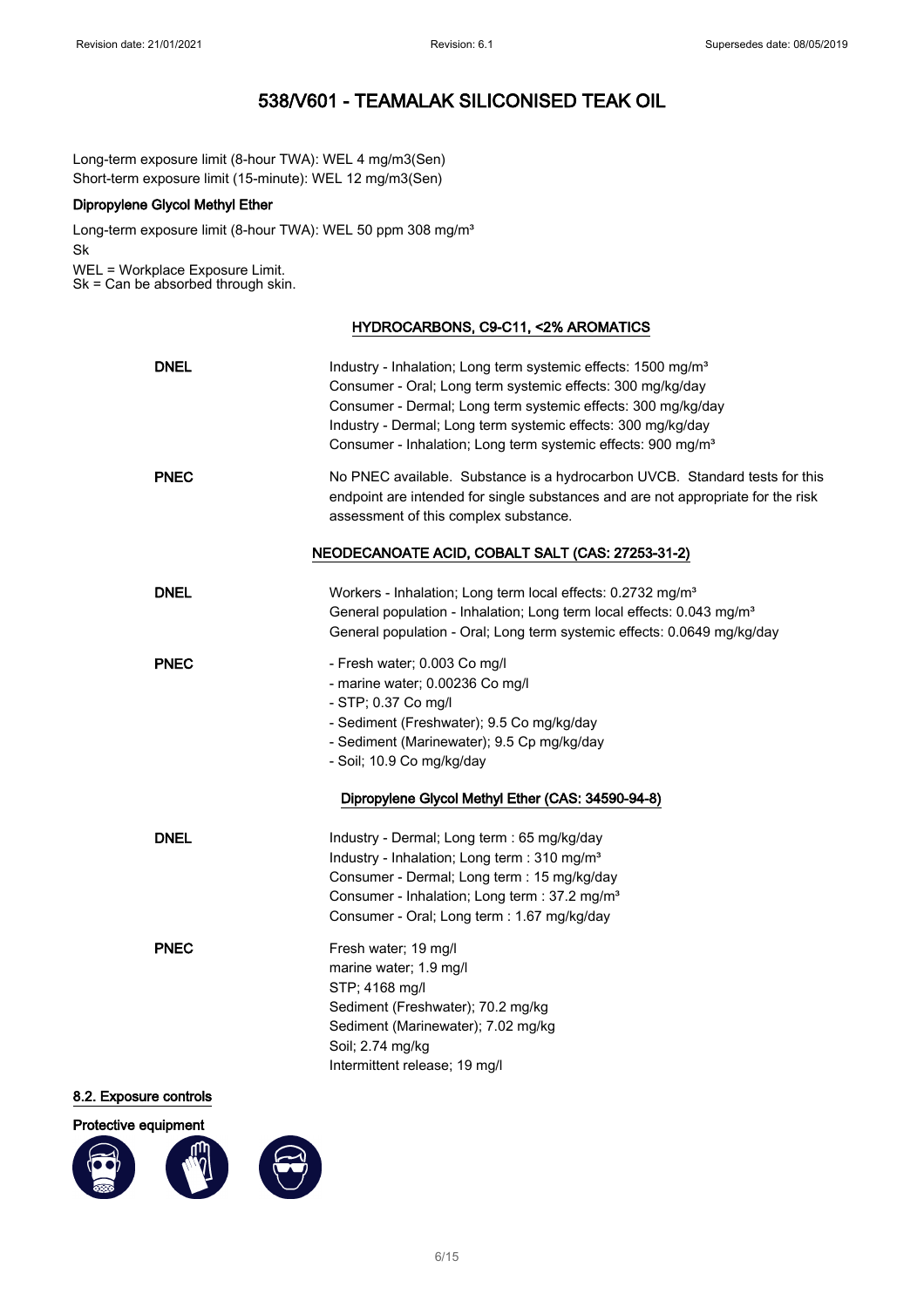| Appropriate engineering<br>controls       | Provide adequate ventilation. Good general ventilation should be adequate to control worker<br>exposure to airborne contaminants. Personal, workplace environment or biological monitoring<br>may be required to determine the effectiveness of the ventilation or other control measures<br>and/or the necessity to use respiratory protective equipment. Use process enclosures, local<br>exhaust ventilation or other engineering controls as the primary means to minimise worker<br>exposure. Personal protective equipment should only be used if worker exposure cannot be<br>controlled adequately by the engineering control measures. Ensure control measures are<br>regularly inspected and maintained. Ensure operatives are trained to minimise exposure.                                                                                                                                       |
|-------------------------------------------|--------------------------------------------------------------------------------------------------------------------------------------------------------------------------------------------------------------------------------------------------------------------------------------------------------------------------------------------------------------------------------------------------------------------------------------------------------------------------------------------------------------------------------------------------------------------------------------------------------------------------------------------------------------------------------------------------------------------------------------------------------------------------------------------------------------------------------------------------------------------------------------------------------------|
| Eye/face protection                       | Eyewear complying with an approved standard should be worn if a risk assessment indicates<br>eye contact is possible. Personal protective equipment for eye and face protection should<br>comply with European Standard EN166. Unless the assessment indicates a higher degree of<br>protection is required, the following protection should be worn: Tight-fitting safety glasses.                                                                                                                                                                                                                                                                                                                                                                                                                                                                                                                          |
| Hand protection                           | To protect hands from chemicals, gloves should comply with European Standards EN388 and<br>374. As a general principle, exposure should be managed by means other than the provision<br>of protective gloves. Manufacturers' performance data suggest that the optimum glove for use<br>should be: Wear protective gloves made of the following material: Nitrile rubber. Thickness: ≥<br>0.31 mm Permeation breakthrough time according to EN374 - class: (1-6) e.g. minimum 480<br>mins. Caution: The performance of gloves under actual working conditions can be significantly<br>affected by many factors and the information provided according to EN374 may not accord<br>with what is achieved in practice. We recommend that expert professional advice is sought<br>that takes into account of the work processes and working environment applicable for each<br>task where gloves are to be worn. |
| Other skin and body<br>protection         | Wear appropriate clothing to prevent repeated or prolonged skin contact.                                                                                                                                                                                                                                                                                                                                                                                                                                                                                                                                                                                                                                                                                                                                                                                                                                     |
| Hygiene measures                          | Good personal hygiene procedures should be implemented. Wash at the end of each work<br>shift and before eating, smoking and using the toilet. When using do not eat, drink or smoke.<br>Wash contaminated clothing before reuse.                                                                                                                                                                                                                                                                                                                                                                                                                                                                                                                                                                                                                                                                            |
| <b>Respiratory protection</b>             | Ensure all respiratory protective equipment is suitable for its intended use and is 'CE'-marked.<br>Check that the respirator fits tightly and the filter is changed regularly. Gas and combination<br>filter cartridges should comply with European Standard EN14387. Full face mask respirators<br>with replaceable filter cartridges should comply with European Standard EN136. Half mask<br>and quarter mask respirators with replaceable filter cartridges should comply with European<br>Standard EN140. Respiratory protection must be used if the airborne contamination exceeds<br>the recommended occupational exposure limit. Wear a respirator fitted with the following<br>cartridge: Gas filter, type A2.                                                                                                                                                                                     |
| <b>Environmental exposure</b><br>controls | Keep container tightly sealed when not in use. Emissions from ventilation or work process<br>equipment should be checked to ensure they comply with the requirements of environmental<br>protection legislation. In some cases, fume scrubbers, filters or engineering modifications to<br>the process equipment will be necessary to reduce emissions to acceptable levels.                                                                                                                                                                                                                                                                                                                                                                                                                                                                                                                                 |

## SECTION 9: Physical and chemical properties

| 9.1. Information on basic physical and chemical properties |                                   |  |
|------------------------------------------------------------|-----------------------------------|--|
| Appearance                                                 | Clear liquid. Oily liquid. Liquid |  |
| Odour                                                      | Organic solvents.                 |  |
| Odour threshold                                            | Not determined.                   |  |
| рH                                                         | Technically not feasible.         |  |
| Melting point                                              | Not determined.                   |  |
| Initial boiling point and range                            | Not determined.                   |  |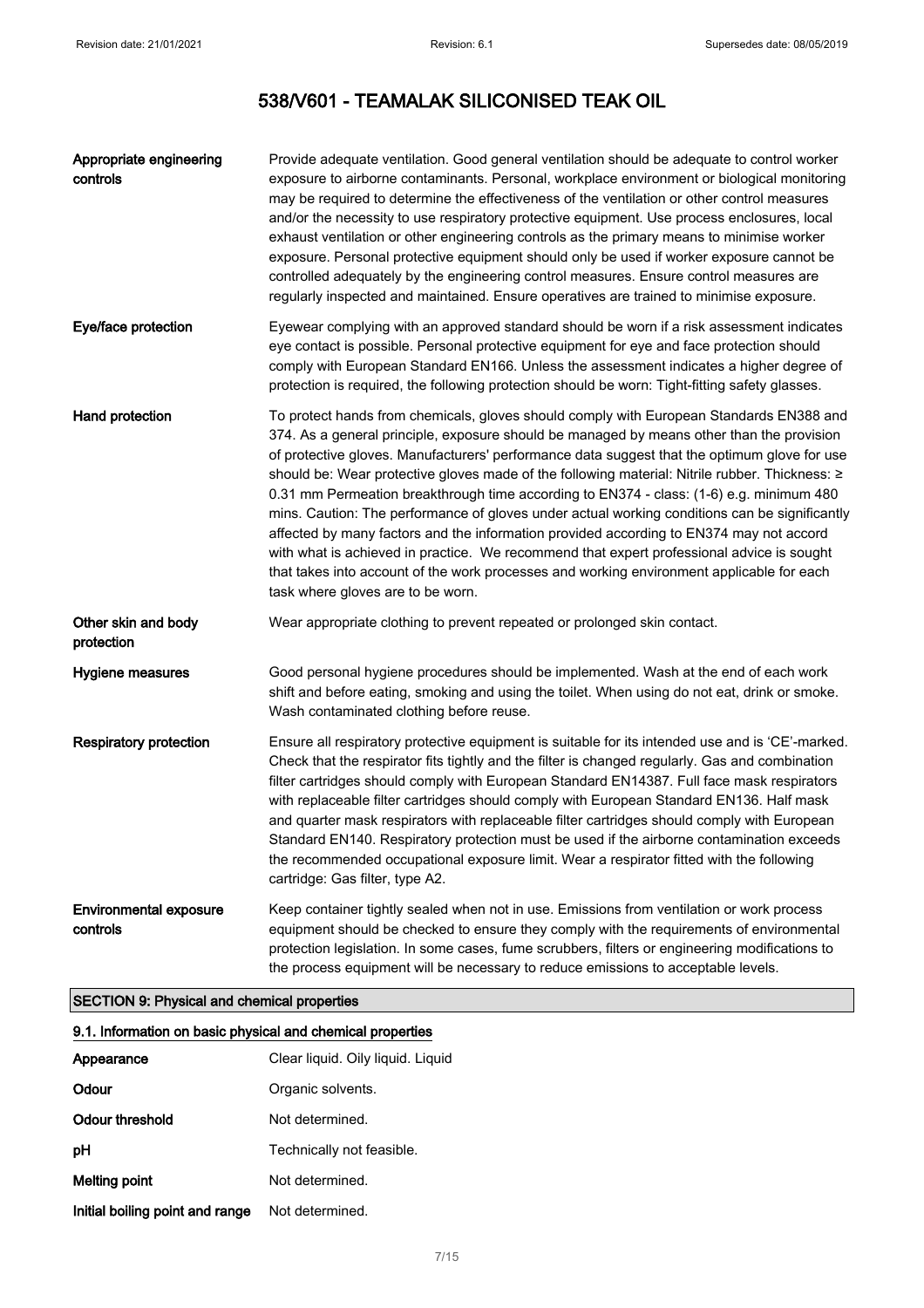| Flash point                                        | 38 approx. °C Closed cup.                                                                                                                                                                                        |
|----------------------------------------------------|------------------------------------------------------------------------------------------------------------------------------------------------------------------------------------------------------------------|
| <b>Evaporation rate</b>                            | Not determined.                                                                                                                                                                                                  |
| <b>Evaporation factor</b>                          | Not determined.                                                                                                                                                                                                  |
| Upper/lower flammability or<br>explosive limits    | : 0.8                                                                                                                                                                                                            |
| Other flammability                                 | Not determined.                                                                                                                                                                                                  |
| Vapour pressure                                    | Not determined.                                                                                                                                                                                                  |
| Vapour density                                     | heavier than air                                                                                                                                                                                                 |
| <b>Relative density</b>                            | 0.87 @ @20 C°C                                                                                                                                                                                                   |
| Solubility(ies)                                    | Insoluble in water                                                                                                                                                                                               |
| <b>Partition coefficient</b>                       | Not determined.                                                                                                                                                                                                  |
| Auto-ignition temperature                          | Not determined.                                                                                                                                                                                                  |
| <b>Decomposition Temperature</b>                   | Not determined.                                                                                                                                                                                                  |
| <b>Viscosity</b>                                   | <30 seconds 3mm ISO cup (ISO 2431) @ 25°C                                                                                                                                                                        |
| <b>Explosive properties</b>                        | Not determined.                                                                                                                                                                                                  |
| <b>Explosive under the influence</b><br>of a flame | Not considered to be explosive.                                                                                                                                                                                  |
| <b>Oxidising properties</b>                        | Not determined.                                                                                                                                                                                                  |
| 9.2. Other information                             |                                                                                                                                                                                                                  |
| <b>Volatility</b>                                  | 35% approx.                                                                                                                                                                                                      |
| Volatile organic compound                          | This product contains a maximum VOC content of 509 g/litre.                                                                                                                                                      |
| <b>SECTION 10: Stability and reactivity</b>        |                                                                                                                                                                                                                  |
| 10.1. Reactivity                                   |                                                                                                                                                                                                                  |
| Reactivity                                         | See the other subsections of this section for further details.                                                                                                                                                   |
| 10.2. Chemical stability                           |                                                                                                                                                                                                                  |
| <b>Stability</b>                                   | Stable at normal ambient temperatures and when used as recommended. Stable under the<br>prescribed storage conditions.                                                                                           |
| 10.3. Possibility of hazardous reactions           |                                                                                                                                                                                                                  |
| Possibility of hazardous<br>reactions              | The following materials may react strongly with the product: Oxidising agents.                                                                                                                                   |
| 10.4. Conditions to avoid                          |                                                                                                                                                                                                                  |
| Conditions to avoid                                | Avoid heat, flames and other sources of ignition. Containers can burst violently or explode<br>when heated, due to excessive pressure build-up. Static electricity and formation of sparks<br>must be prevented. |
| 10.5. Incompatible materials                       |                                                                                                                                                                                                                  |
| Materials to avoid                                 | Oxidising materials. Acids - oxidising.                                                                                                                                                                          |
| 10.6. Hazardous decomposition products             |                                                                                                                                                                                                                  |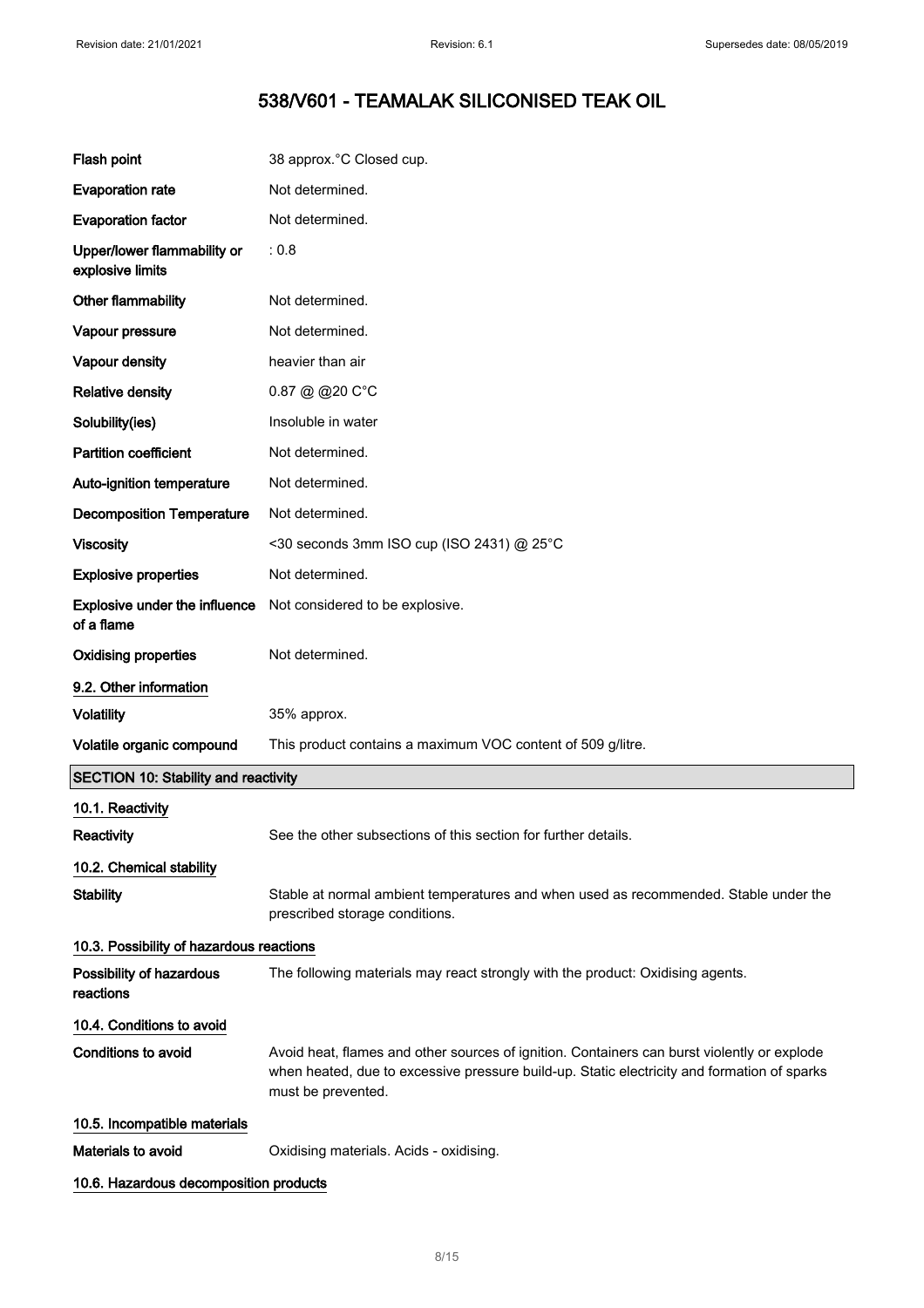Hazardous decomposition products Does not decompose when used and stored as recommended. Thermal decomposition or combustion products may include the following substances: Harmful gases or vapours.

| <b>SECTION 11: Toxicological information</b><br>11.1. Information on toxicological effects |                                                                                                                                                                                                                                                                                                                                                                                                                                                                                                         |  |
|--------------------------------------------------------------------------------------------|---------------------------------------------------------------------------------------------------------------------------------------------------------------------------------------------------------------------------------------------------------------------------------------------------------------------------------------------------------------------------------------------------------------------------------------------------------------------------------------------------------|--|
|                                                                                            |                                                                                                                                                                                                                                                                                                                                                                                                                                                                                                         |  |
| Carcinogenicity                                                                            |                                                                                                                                                                                                                                                                                                                                                                                                                                                                                                         |  |
| <b>IARC carcinogenicity</b>                                                                | None of the ingredients are listed or exempt.                                                                                                                                                                                                                                                                                                                                                                                                                                                           |  |
| <b>Inhalation</b>                                                                          | Vapour from this product may be hazardous by inhalation. Vapour may irritate respiratory<br>system/lungs. Aspiration hazard if swallowed. Entry into the lungs following ingestion or<br>vomiting may cause chemical pneumonitis. Extensive use of the product in areas with<br>inadequate ventilation may result in the accumulation of hazardous vapour concentrations.<br>May cause discomfort. Symptoms following overexposure may include the following:<br>Headache. Dizziness. Nausea, vomiting. |  |
| Ingestion                                                                                  | Liquid irritates mucous membranes and may cause abdominal pain if swallowed. Pneumonia<br>may be the result if vomited material containing solvents reaches the lungs.                                                                                                                                                                                                                                                                                                                                  |  |
| Skin contact                                                                               | The product contains organic solvents. May be absorbed through the skin. Acts as a defatting<br>agent on skin. May cause cracking of skin, and eczema.                                                                                                                                                                                                                                                                                                                                                  |  |
| Eye contact                                                                                | May cause temporary eye irritation.                                                                                                                                                                                                                                                                                                                                                                                                                                                                     |  |
| Route of exposure                                                                          | Inhalation Skin absorption. Ingestion. Skin and/or eye contact.                                                                                                                                                                                                                                                                                                                                                                                                                                         |  |
| <b>Medical considerations</b>                                                              | Skin disorders and allergies. Avoid vomiting and stomach flushing because of the risk of<br>aspiration.                                                                                                                                                                                                                                                                                                                                                                                                 |  |

#### Toxicological information on ingredients.

#### HYDROCARBONS, C9-C11, <2% AROMATICS

| Acute toxicity - oral                                        |         |
|--------------------------------------------------------------|---------|
| Acute toxicity oral (LD <sub>50</sub><br>mg/kg)              | 5,100.0 |
| <b>Species</b>                                               | Rat     |
| ATE oral (mg/kg)                                             | 5,100.0 |
| Acute toxicity - dermal                                      |         |
| Acute toxicity dermal (LD <sub>50</sub> 5,100.0<br>mg/kg)    |         |
| <b>Species</b>                                               | Rabbit  |
| ATE dermal (mg/kg)                                           | 5,100.0 |
| Acute toxicity - inhalation                                  |         |
| Acute toxicity inhalation<br>(LC <sub>so</sub> vapours mg/l) | 5,100.0 |
| <b>Species</b>                                               | Rat     |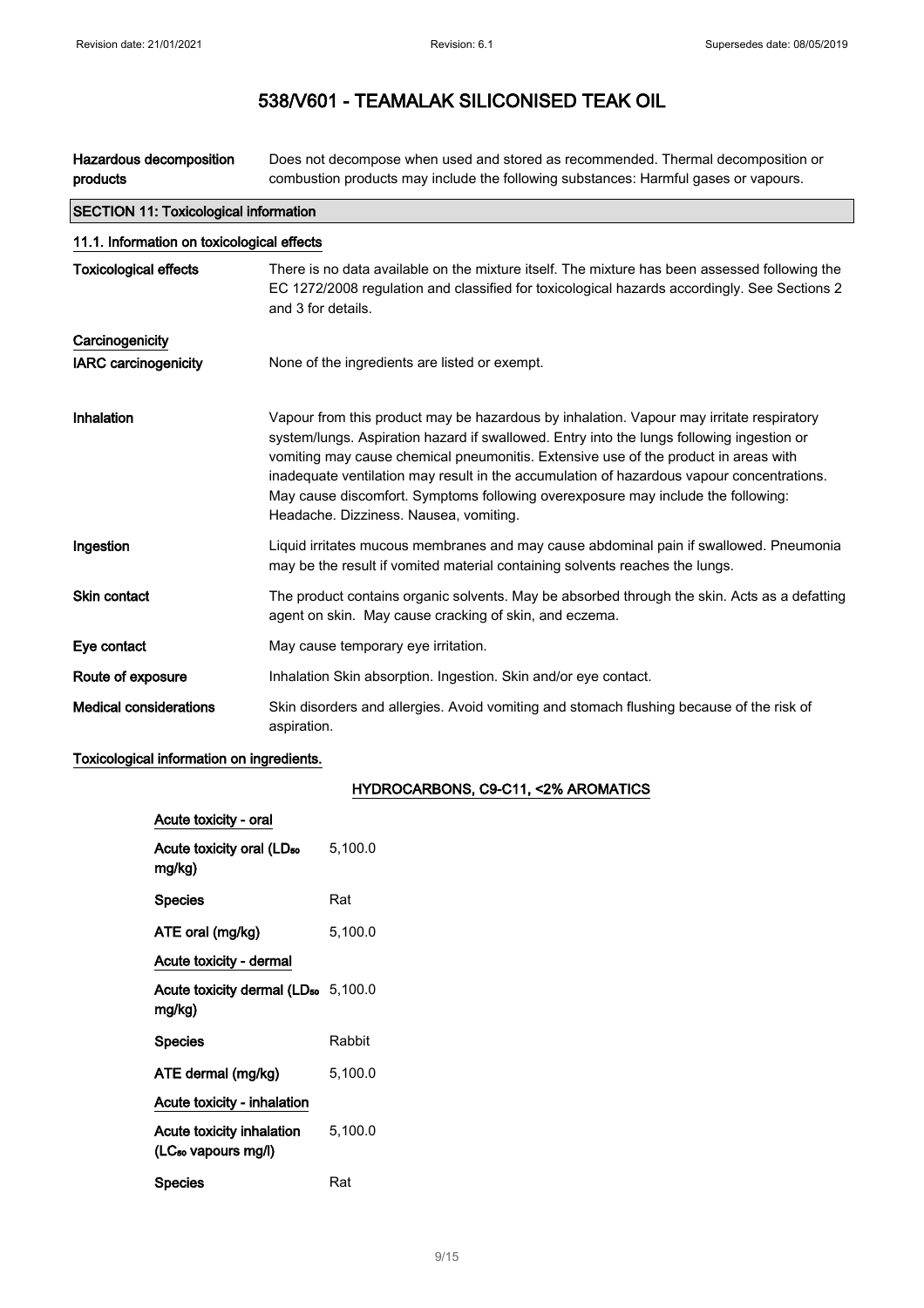| <b>ATE inhalation (vapours</b><br>mg/l)            | 5,100.0                                                                                                    |
|----------------------------------------------------|------------------------------------------------------------------------------------------------------------|
| Skin corrosion/irritation                          |                                                                                                            |
| Skin corrosion/irritation                          | Not irritating.                                                                                            |
| Serious eye damage/irritation                      |                                                                                                            |
| Serious eye<br>damage/irritation                   | Not irritating.                                                                                            |
| <b>Respiratory sensitisation</b>                   |                                                                                                            |
| <b>Respiratory sensitisation</b>                   | Not sensitising.                                                                                           |
| Skin sensitisation                                 |                                                                                                            |
| <b>Skin sensitisation</b>                          | Not sensitising.                                                                                           |
| Germ cell mutagenicity                             |                                                                                                            |
| Genotoxicity - in vitro                            | Chromosome aberration: Negative. This substance has no evidence of mutagenic<br>properties.                |
| Carcinogenicity                                    |                                                                                                            |
| Carcinogenicity                                    | Based on available data the classification criteria are not met.                                           |
| Reproductive toxicity                              |                                                                                                            |
| Reproductive toxicity -<br>fertility               | Fertility: -, Inhalation, Rat This substance has no evidence of toxicity to<br>reproduction.               |
| Reproductive toxicity -<br>development             | Developmental toxicity: -:, Inhalation, Rat This substance has no evidence of<br>toxicity to reproduction. |
| Specific target organ toxicity - repeated exposure |                                                                                                            |
| STOT - repeated exposure Not available.            |                                                                                                            |
| Aspiration hazard                                  |                                                                                                            |
| Aspiration hazard                                  | Kinematic viscosity <= 20.5 mm2/s.                                                                         |
|                                                    |                                                                                                            |
| Inhalation                                         | Vapours may cause drowsiness and dizziness. Central nervous system depression.                             |
| Ingestion                                          | Harmful: danger of serious damage to health by prolonged exposure if swallowed.                            |
| Skin contact                                       | Product has a defatting effect on skin. May cause allergic contact eczema.                                 |
| Eye contact                                        | No specific health hazards known.                                                                          |
| Route of exposure                                  | <b>Inhalation Dermal</b>                                                                                   |
| 12: Ecological information.                        |                                                                                                            |

 $|$ SECTION  $\cdot$ 

Ecotoxicity There is no data available on the mixture itself. The mixture has been assessed following the EC 1272/2008 regulation and classified for toxicological hazards accordingly.

#### 12.1. Toxicity

#### Ecological information on ingredients.

#### HYDROCARBONS, C9-C11, <2% AROMATICS

#### Acute aquatic toxicity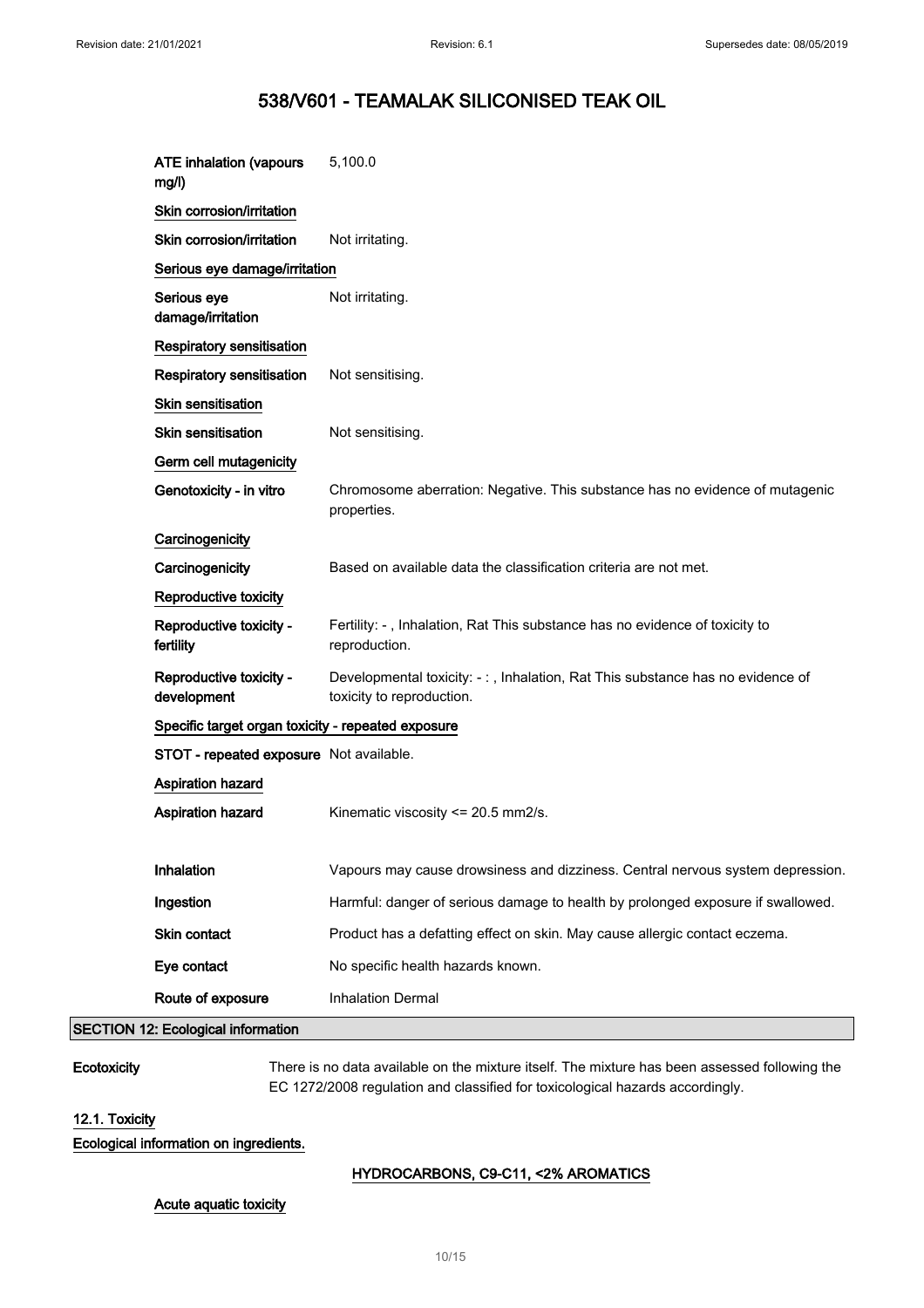| Acute toxicity - fish                       | LC50, > 96 hours: 1000 mg/l, Oncorhynchus mykiss (Rainbow trout)<br>Substance did not cause acute toxicity to fish                 |
|---------------------------------------------|------------------------------------------------------------------------------------------------------------------------------------|
| Acute toxicity - aquatic<br>invertebrates   | Substance did not cause acute toxicity to the freshwater invertebrates<br>EC <sub>50</sub> , 48 hours: >1000 mg/l, Daphnia magna   |
| Acute toxicity - aquatic<br>plants          | EC <sub>50</sub> , > 72 hours: 1000 mg/l, Freshwater algae<br>Substance did not cause acute toxicity to the freshwater green algae |
| Acute toxicity -<br>microorganisms          | $EC_{50}$ , $\geq$ : 100 mg/l, Activated sludge                                                                                    |
| Chronic aquatic toxicity                    |                                                                                                                                    |
| life stage                                  | <b>Chronic toxicity - fish early</b> NOEC, 28 days: 0.131 mg/l, Oncorhynchus mykiss (Rainbow trout)                                |
| Chronic toxicity - aquatic<br>invertebrates | NOEC, 28 days: 0.23 mg/l, Daphnia magna                                                                                            |

#### 12.2. Persistence and degradability

Persistence and degradability There are no data on the degradability of this product.

#### Ecological information on ingredients.

#### HYDROCARBONS, C9-C11, <2% AROMATICS

| Persistence and<br>degradability | The product is readily biodegradable.                                                             |
|----------------------------------|---------------------------------------------------------------------------------------------------|
| Phototransformation              | Oxidises rapidly by photo-chemical reactions in air                                               |
| <b>Biodegradation</b>            | - 80 Degradation (%): 28 days<br>Test - 301F Ready Biodegradability - Manometric Respiratory Test |

#### 12.3. Bioaccumulative potential

Bioaccumulative potential No data available on bioaccumulation.

Partition coefficient Not determined.

#### Ecological information on ingredients.

#### HYDROCARBONS, C9-C11, <2% AROMATICS

|                              | Bioaccumulative potential              | The product contains potentially bioaccumulating substances.                                                                         |  |
|------------------------------|----------------------------------------|--------------------------------------------------------------------------------------------------------------------------------------|--|
| <b>Partition coefficient</b> |                                        | log Pow: 5 - 6.7                                                                                                                     |  |
| 12.4. Mobility in soil       |                                        |                                                                                                                                      |  |
| <b>Mobility</b>              |                                        | Volatile liquid. The product contains organic solvents which will evaporate easily from all<br>surfaces.                             |  |
|                              | Ecological information on ingredients. |                                                                                                                                      |  |
|                              |                                        | HYDROCARBONS, C9-C11, <2% AROMATICS                                                                                                  |  |
|                              | <b>Mobility</b>                        | The product contains volatile organic compounds (VOCs) which will evaporate<br>easily from all surfaces. Readily absorbed into soil. |  |

Adsorption/desorption coefficient Not available.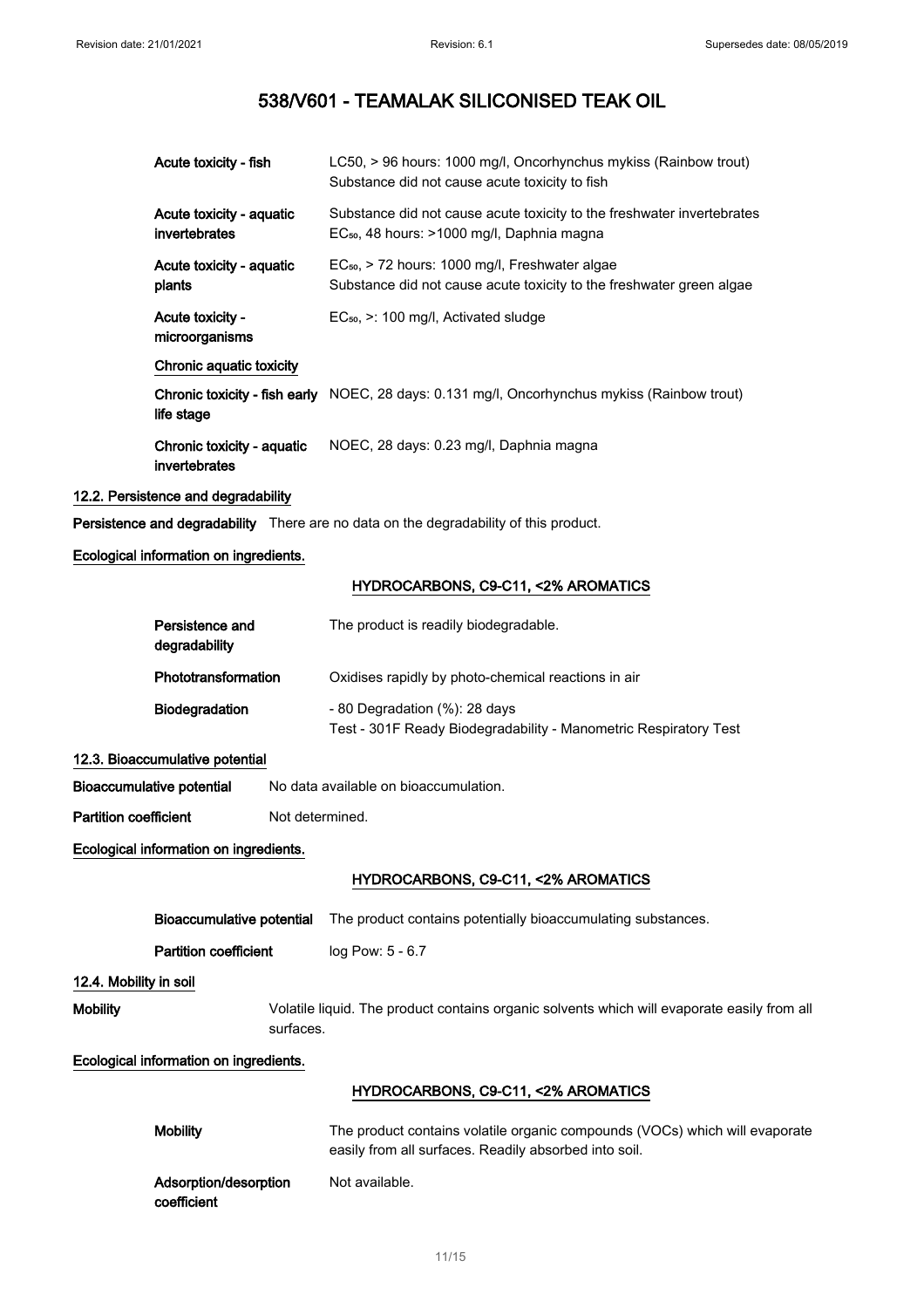| Surface tension                            | 24.5 mN/m @ 20°C                                                                                                                                                                                                                                                                                                                                                                                                                                                                                                                                                                                                                                                                                                                                        |  |
|--------------------------------------------|---------------------------------------------------------------------------------------------------------------------------------------------------------------------------------------------------------------------------------------------------------------------------------------------------------------------------------------------------------------------------------------------------------------------------------------------------------------------------------------------------------------------------------------------------------------------------------------------------------------------------------------------------------------------------------------------------------------------------------------------------------|--|
| 12.5. Results of PBT and vPvB assessment   |                                                                                                                                                                                                                                                                                                                                                                                                                                                                                                                                                                                                                                                                                                                                                         |  |
| Results of PBT and vPvB<br>assessment      | This product does not contain any substances classified as PBT or vPvB.                                                                                                                                                                                                                                                                                                                                                                                                                                                                                                                                                                                                                                                                                 |  |
| Ecological information on ingredients.     |                                                                                                                                                                                                                                                                                                                                                                                                                                                                                                                                                                                                                                                                                                                                                         |  |
|                                            | HYDROCARBONS, C9-C11, <2% AROMATICS                                                                                                                                                                                                                                                                                                                                                                                                                                                                                                                                                                                                                                                                                                                     |  |
|                                            |                                                                                                                                                                                                                                                                                                                                                                                                                                                                                                                                                                                                                                                                                                                                                         |  |
| Results of PBT and vPvB<br>assessment      | This substance is not classified as PBT or vPvB according to current EU criteria.                                                                                                                                                                                                                                                                                                                                                                                                                                                                                                                                                                                                                                                                       |  |
| 12.6. Other adverse effects                |                                                                                                                                                                                                                                                                                                                                                                                                                                                                                                                                                                                                                                                                                                                                                         |  |
| Other adverse effects                      | None known.                                                                                                                                                                                                                                                                                                                                                                                                                                                                                                                                                                                                                                                                                                                                             |  |
| Ecological information on ingredients.     |                                                                                                                                                                                                                                                                                                                                                                                                                                                                                                                                                                                                                                                                                                                                                         |  |
|                                            | HYDROCARBONS, C9-C11, <2% AROMATICS                                                                                                                                                                                                                                                                                                                                                                                                                                                                                                                                                                                                                                                                                                                     |  |
| Other adverse effects                      | Not known.                                                                                                                                                                                                                                                                                                                                                                                                                                                                                                                                                                                                                                                                                                                                              |  |
|                                            |                                                                                                                                                                                                                                                                                                                                                                                                                                                                                                                                                                                                                                                                                                                                                         |  |
| <b>SECTION 13: Disposal considerations</b> |                                                                                                                                                                                                                                                                                                                                                                                                                                                                                                                                                                                                                                                                                                                                                         |  |
| 13.1. Waste treatment methods              |                                                                                                                                                                                                                                                                                                                                                                                                                                                                                                                                                                                                                                                                                                                                                         |  |
| <b>General information</b>                 | The generation of waste should be minimised or avoided wherever possible. Reuse or recycle<br>products wherever possible. This material and its container must be disposed of in a safe<br>way. Disposal of this product, process solutions, residues and by-products should at all times<br>comply with the requirements of environmental protection and waste disposal legislation and<br>any local authority requirements. When handling waste, the safety precautions applying to<br>handling of the product should be considered. Care should be taken when handling emptied<br>containers that have not been thoroughly cleaned or rinsed out. Empty containers or liners<br>may retain some product residues and hence be potentially hazardous. |  |
| <b>Disposal methods</b>                    | Do not empty into drains. Dispose of surplus products and those that cannot be recycled via a<br>licensed waste disposal contractor. Waste, residues, empty containers, discarded work<br>clothes and contaminated cleaning materials should be collected in designated containers,<br>labelled with their contents. Waste packaging should be collected for reuse or recycling.<br>Incineration or landfill should only be considered when recycling is not feasible.                                                                                                                                                                                                                                                                                  |  |
| Waste class                                | When this coating, in its liquid state, as supplied, becomes a waste, it is categorised as<br>hazardous waste, with code 08 01 11* (SOLVENT BASED LIQUID WASTE). Part-used<br>containers, not drained and/or rigorously scraped out and containing dried residues of the<br>supplied coating, are categorised as hazardous waste, with code 08 01 11* (SOLVENT<br>BASED LIQUID WASTE). If mixed with other wastes, the above waste code may not be<br>applicable. Used containers, drained and/or rigorously scraped out and containing dry<br>residues of the supplied coating, are categorised as non-hazardous waste, with code 15 01 02<br>(plastic packaging) or 15 01 04 (metal packaging).                                                       |  |
| <b>SECTION 14: Transport information</b>   |                                                                                                                                                                                                                                                                                                                                                                                                                                                                                                                                                                                                                                                                                                                                                         |  |
| General                                    | For limited quantity packaging/limited load information, consult the relevant modal<br>documentation using the data shown in this section.                                                                                                                                                                                                                                                                                                                                                                                                                                                                                                                                                                                                              |  |
| 14.1. UN number                            |                                                                                                                                                                                                                                                                                                                                                                                                                                                                                                                                                                                                                                                                                                                                                         |  |
| UN No. (ADR/RID)                           | 1263                                                                                                                                                                                                                                                                                                                                                                                                                                                                                                                                                                                                                                                                                                                                                    |  |

UN No. (IMDG) 1263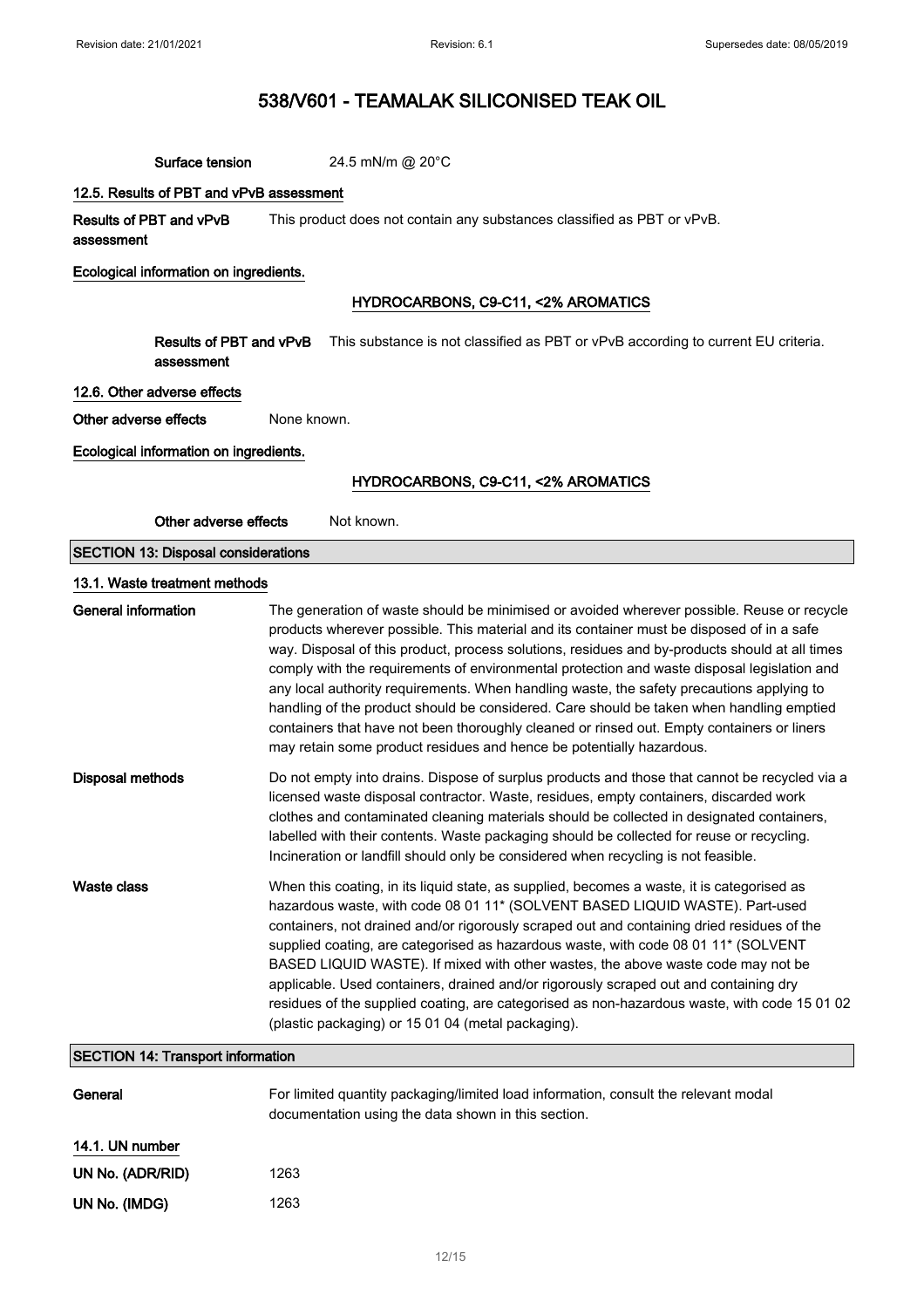| UN No. (ICAO)                     | 1263                                                                     |
|-----------------------------------|--------------------------------------------------------------------------|
| 14.2. UN proper shipping name     |                                                                          |
| Proper shipping name<br>(ADR/RID) | PAINT, Contains Low Aromatic White Spirit, Class 3, PG III, (38 °C c.c.) |
| Proper shipping name (IMDG) PAINT |                                                                          |
| Proper shipping name (ICAO) PAINT |                                                                          |
| 14.3. Transport hazard class(es)  |                                                                          |
| <b>ADR/RID class</b>              | 3                                                                        |
| <b>IMDG class</b>                 | 3                                                                        |
| <b>Transport labels</b><br>W      |                                                                          |
| 14.4. Packing group               |                                                                          |
| ADR/RID packing group             | Ш                                                                        |
| <b>IMDG packing group</b>         | III                                                                      |
| ICAO packing group                | Ш                                                                        |

#### 14.5. Environmental hazards

Environmentally hazardous substance/marine pollutant No.

#### 14.6. Special precautions for user

Always transport in closed containers that are upright and secure. Ensure that persons transporting the product know what to do in the event of an accident or spillage.

EmS F-E, S-E

Tunnel restriction code (D/E)

#### 14.7. Transport in bulk according to Annex II of MARPOL and the IBC Code

Transport in bulk according to Not applicable. Annex II of MARPOL 73/78 and the IBC Code

#### SECTION 15: Regulatory information

#### 15.1. Safety, health and environmental regulations/legislation specific for the substance or mixture

EU legislation **Regulation (EC) No 1907/2006** of the European Parliament and of the Council of 18 December 2006 concerning the Registration, Evaluation, Authorisation and Restriction of Chemicals (REACH) (as amended). Commission Regulation (EU) No 2015/830 of 28 May 2015. Regulation (EC) No 1272/2008 of the European Parliament and of the Council of 16 December 2008 on classification, labelling and packaging of substances and mixtures (as amended).

#### 15.2. Chemical safety assessment

No chemical safety assessment has been carried out.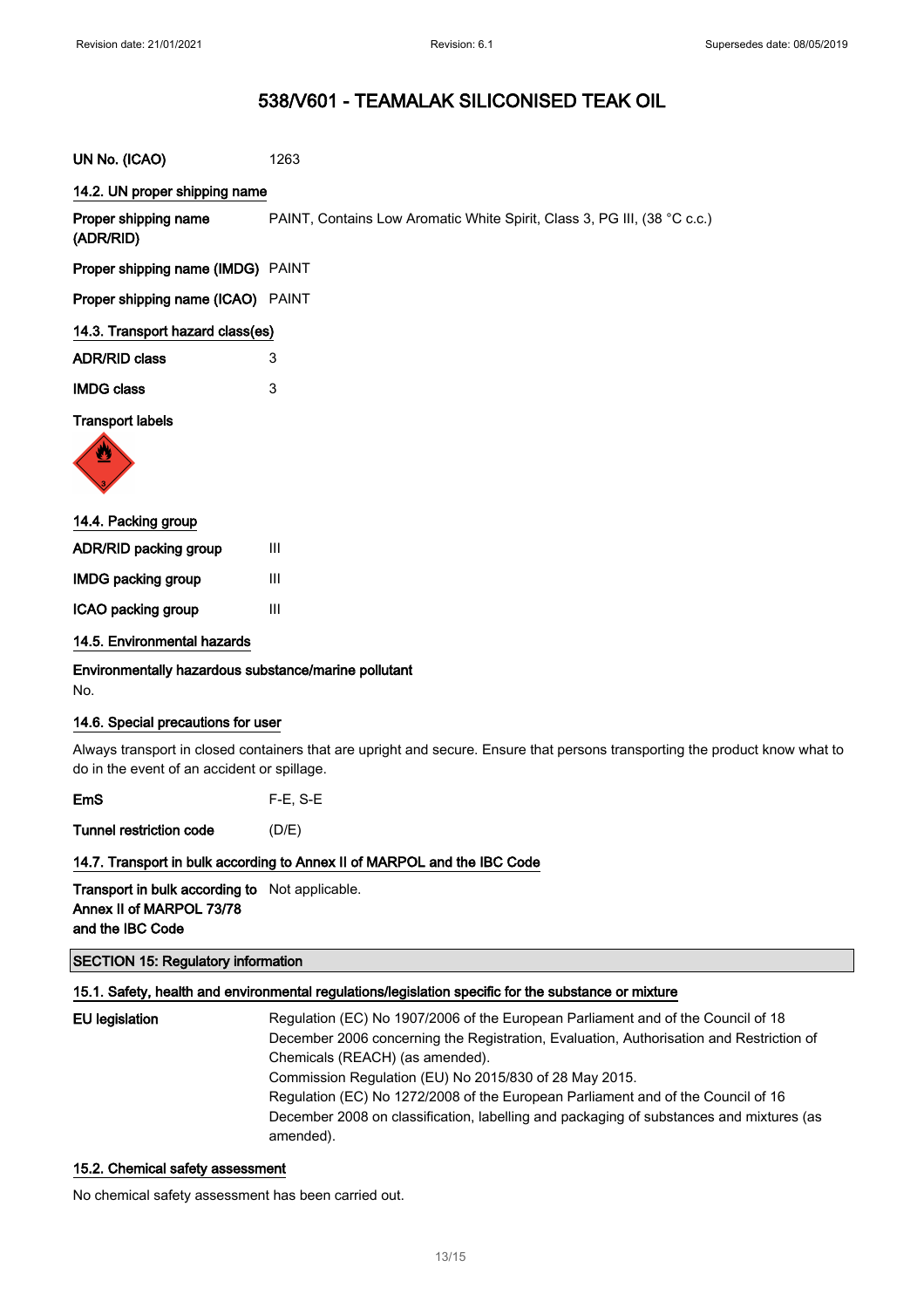## Inventories

EU - EINECS/ELINCS

None of the ingredients are listed or exempt.

| <b>SECTION 16: Other information</b>                                          |                                                                                                                                                                                                                                                                                                                                                                                                                                                                                                                                                                                                                                                                                                                                                                                                                                                                                                           |
|-------------------------------------------------------------------------------|-----------------------------------------------------------------------------------------------------------------------------------------------------------------------------------------------------------------------------------------------------------------------------------------------------------------------------------------------------------------------------------------------------------------------------------------------------------------------------------------------------------------------------------------------------------------------------------------------------------------------------------------------------------------------------------------------------------------------------------------------------------------------------------------------------------------------------------------------------------------------------------------------------------|
| Abbreviations and acronyms<br>used in the safety data sheet                   | ADR: European Agreement concerning the International Carriage of Dangerous Goods by<br>Road.<br>ADN: European Agreement concerning the International Carriage of Dangerous Goods by<br>Inland Waterways.<br>RID: European Agreement concerning the International Carriage of Dangerous Goods by<br>Rail.<br>IATA: International Air Transport Association.<br>ICAO: Technical Instructions for the Safe Transport of Dangerous Goods by Air.<br>IMDG: International Maritime Dangerous Goods.<br>CAS: Chemical Abstracts Service.<br>ATE: Acute Toxicity Estimate.<br>LC <sub>50</sub> : Lethal Concentration to 50 % of a test population.<br>LD <sub>50</sub> : Lethal Dose to 50% of a test population (Median Lethal Dose).<br>EC <sub>50</sub> : 50% of maximal Effective Concentration.<br>PBT: Persistent, Bioaccumulative and Toxic substance.<br>vPvB: Very Persistent and Very Bioaccumulative. |
| <b>Classification abbreviations</b><br>and acronyms                           | Acute Tox. = Acute toxicity<br>Aquatic Acute = Hazardous to the aquatic environment (acute)<br>Aquatic Chronic = Hazardous to the aquatic environment (chronic)<br>Asp. Tox. = Aspiration hazard<br>Flam. Liq. = Flammable liquid<br>STOT RE = Specific target organ toxicity-repeated exposure<br>STOT SE = Specific target organ toxicity-single exposure                                                                                                                                                                                                                                                                                                                                                                                                                                                                                                                                               |
| <b>Classification procedures</b><br>according to Regulation (EC)<br>1272/2008 | STOT SE 3 - H336, STOT RE 1 - H372: Calculation method. Aquatic Chronic 3 - H412:<br>Calculation method. Flam. Liq. 3 - H226: Expert judgement.                                                                                                                                                                                                                                                                                                                                                                                                                                                                                                                                                                                                                                                                                                                                                           |
| <b>Training advice</b>                                                        | Read and follow manufacturer's recommendations. Only trained personnel should use this<br>material.                                                                                                                                                                                                                                                                                                                                                                                                                                                                                                                                                                                                                                                                                                                                                                                                       |
| <b>Revision comments</b>                                                      | Issued in new format for Reach compliance in accordance with EC 1272/2008 Issued in<br>accordance with Annex II to REACH, as amended by Commission Regulation (EU) No.<br>2015/830 Unique Formula Identifier (UFI) added Addition of EU supplier information                                                                                                                                                                                                                                                                                                                                                                                                                                                                                                                                                                                                                                              |
| <b>Issued by</b>                                                              | Technical Dept. (P.E.)                                                                                                                                                                                                                                                                                                                                                                                                                                                                                                                                                                                                                                                                                                                                                                                                                                                                                    |
| <b>Revision date</b>                                                          | 21/01/2021                                                                                                                                                                                                                                                                                                                                                                                                                                                                                                                                                                                                                                                                                                                                                                                                                                                                                                |
| <b>Revision</b>                                                               | 6.1                                                                                                                                                                                                                                                                                                                                                                                                                                                                                                                                                                                                                                                                                                                                                                                                                                                                                                       |
| Supersedes date                                                               | 08/05/2019                                                                                                                                                                                                                                                                                                                                                                                                                                                                                                                                                                                                                                                                                                                                                                                                                                                                                                |
| <b>SDS number</b>                                                             | 11372                                                                                                                                                                                                                                                                                                                                                                                                                                                                                                                                                                                                                                                                                                                                                                                                                                                                                                     |
| <b>SDS status</b>                                                             | Approved.                                                                                                                                                                                                                                                                                                                                                                                                                                                                                                                                                                                                                                                                                                                                                                                                                                                                                                 |